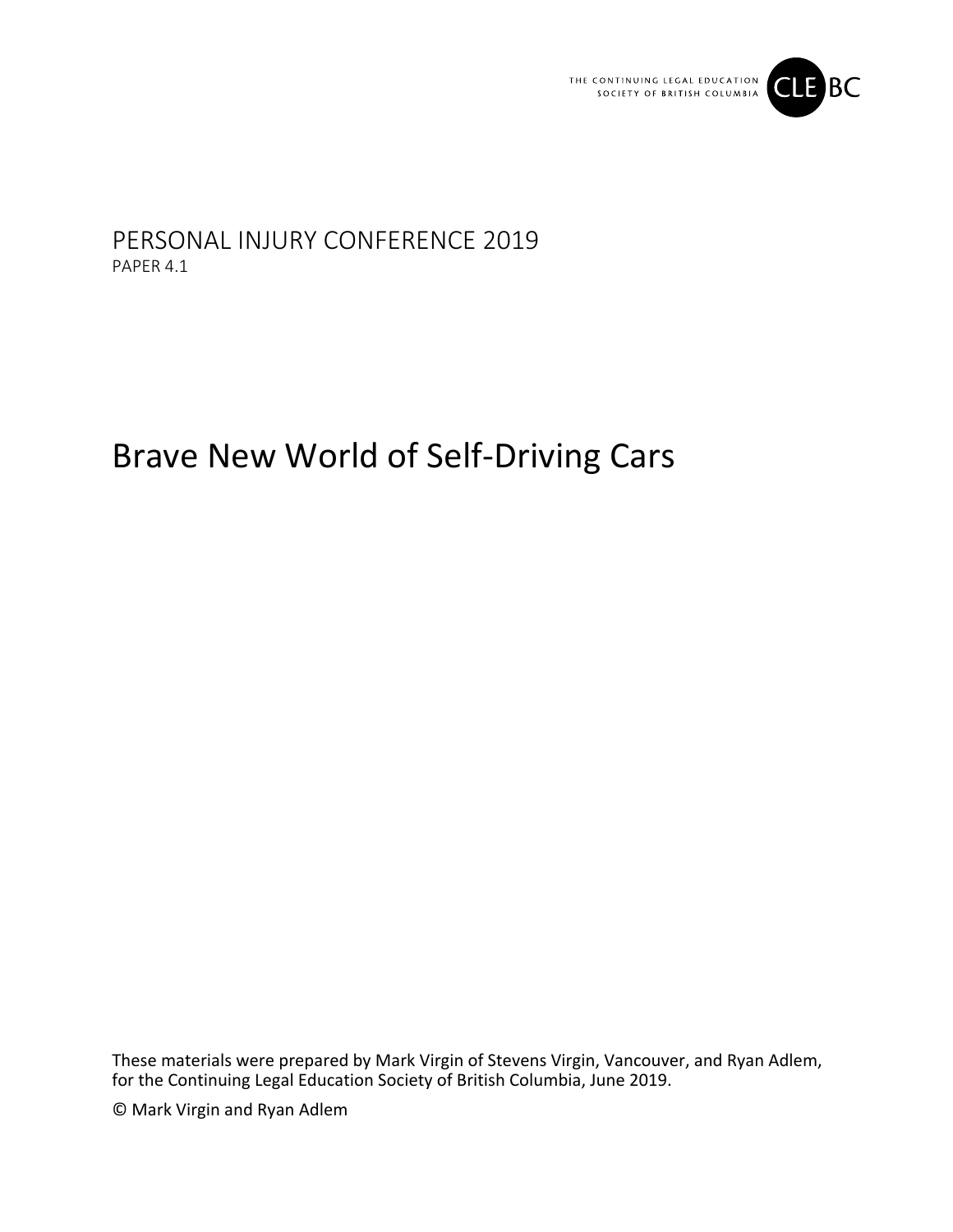## **BRAVE NEW WORLD OF SELF‐DRIVING CARS**

| ı.               |                |                |  |
|------------------|----------------|----------------|--|
|                  | Α.             |                |  |
|                  | B.             |                |  |
|                  | C.             |                |  |
| П.               |                |                |  |
|                  | $\mathsf{A}$ . |                |  |
|                  | $\mathsf{B}$ . |                |  |
| Ш.               |                |                |  |
| IV.<br>V.<br>VI. |                |                |  |
|                  | Α.             |                |  |
|                  |                | $1_{-}$        |  |
|                  |                | 2 <sub>1</sub> |  |
|                  |                | $\mathbf{R}$   |  |
|                  |                | 4.             |  |
|                  | B.             |                |  |
|                  | C.             |                |  |
|                  |                |                |  |
|                  | Α.             |                |  |
|                  | B.             |                |  |
|                  |                |                |  |

#### **I. Introduction and Background**

#### **A. Framework of the Presentation**

This presentation will examine the state of autonomous vehicles in Canada. It will outline where technology presently stands and where it is likely to go. It will also examine the status of regulation of autonomous vehicles in British Columbia and Canada as a whole. Questions will be raised and addressed relating to how increasingly autonomous vehicles—and eventually fully autonomous vehicles—will impact the insurance industry and the liability of relevant parties. Finally, this presentation will examine concerns relating to the issue of cybersecurity. A Canadian Bar Association (CBA) presentation was given in September 2017 which discussed the contemporary legal landscape of autonomous vehicles in Canada.<sup>1</sup> This presentation will offer

<sup>1</sup> Erika A. Carrasco, "Autonomous Vehicles: The Current Legal Landscape" *Field Law* (Presentation delivered at the Canadian Bar Association Public Sector Teleconference, 13 September 2017).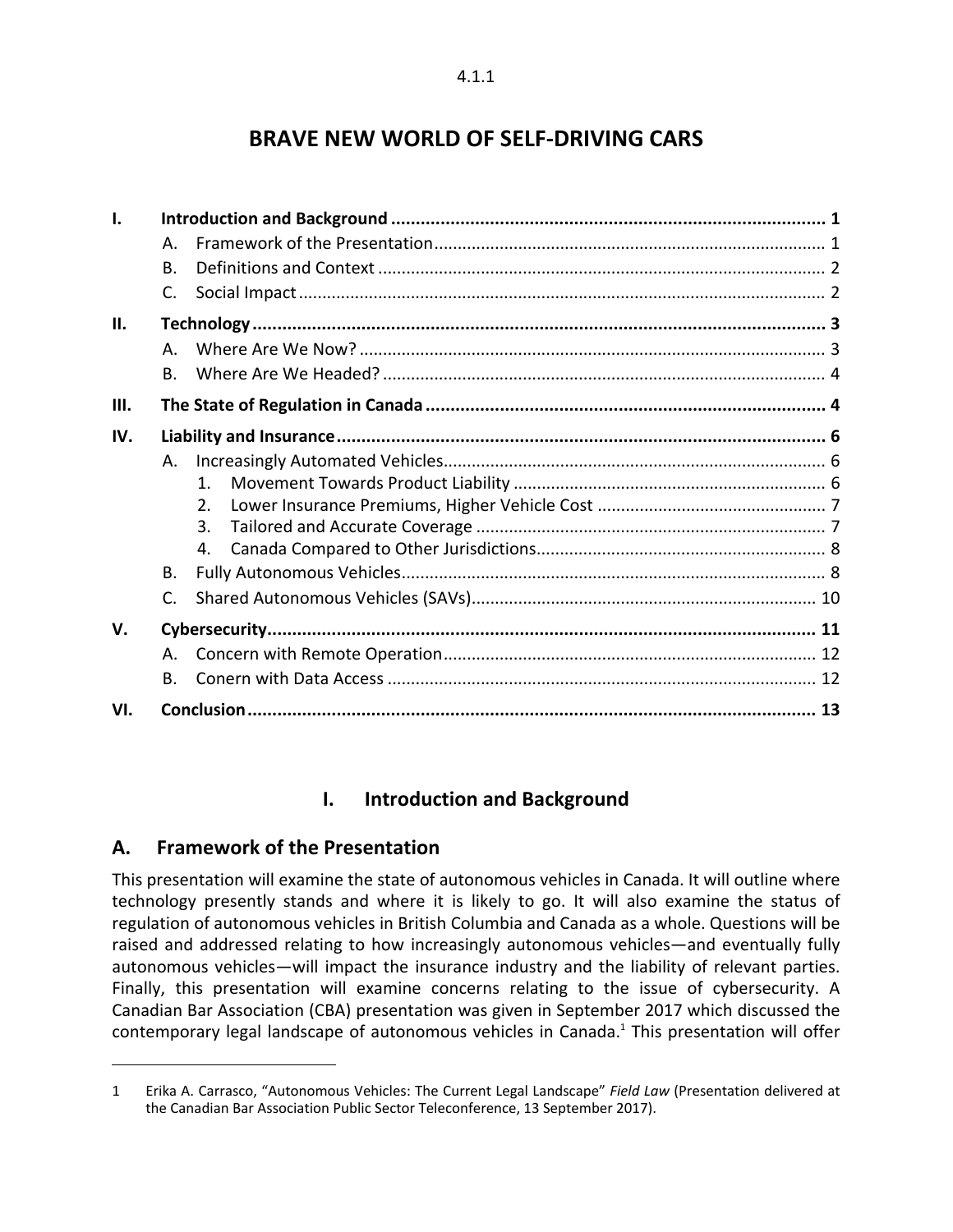an updated view of the legal landscape nearly two years later and will delve into a number of different topics.

### **B. Definitions and Context**

It is important to begin by defining terms that have the potential to be misused. Most cars and other vehicles manufactured today have some level of automation that gives them a certain degree of autonomy. Self‐parking, cruise control, and lane‐change assist are just a few of the many automated features available in many cars currently being manufactured.

The Society of Automotive Engineers (SAE) International has created a universally accepted ranking system which classifies the various levels of vehicle autonomy into levels zero through five. Level zero indicates no autonomy, while level five indicates that a vehicle is capable of not requiring a human driver. Most cars manufactured today would be classified as level one or two. Level three autonomy means that the vehicle can take control of the vehicle's speed and lane position in certain situations. Level four means that in select conditions the vehicle is capable of being in full control for the entirety of a trip.<sup>2</sup>

There is not a complete consensus on how the term "autonomous vehicle" (also known as "AV") should be defined. However, this term frequently intends to describe a vehicle that requires little or no human interaction to drive. Therefore, the term AV tends to describe vehicles with levels of autonomy three through five. Thus, an AV may or may not have a steering wheel or a brake pedal. Vehicles which have a certain level of autonomy but are not fully autonomous may be referred to as automated or semiautonomous vehicles.

#### **C. Social Impact**

The potential for the widespread adoption of AVs brings with it both momentous challenges and exciting opportunities. They will have a number of societal impacts. For example, AVs will offer increased mobility to individuals who would otherwise face restricted access to transportation, such as the elderly, the blind, and the physically disabled.<sup>3</sup> AVs could also decrease fuel consumption and improve traffic congestion by operating more efficiently.

AVs will also reduce the likelihood of accidents and thus improve the safety of those on the road. Car accidents are a significant cause of death in Canada and around the world. Nearly 2,000 Canadians and 1.3 million people worldwide are involved in fatal car accidents each year.<sup>4</sup> Up to 94% of collisions in Canada result from human error.<sup>5</sup> However, while autonomous vehicles have the potential of drastically reducing this figure, accidents could occur in these vehicles due to problems arising from software glitches, improper vehicle maintenance,

<sup>2</sup> Insurance Bureau of Canada, "Auto Insurance for Automated Vehicles: Preparing for the Future of Mobility" (2018), 5.

<sup>3</sup> Jill G. Okun & Ryan J. Rawlings, "Mitigating Potential Liability Posed by Autonomous Vehicle Crash Optimization Systems" (November 2018) 60:11 For the Defense, 63.

<sup>4</sup> Policy and Planning Support Committee (PPSC) Working Group on Automated and Connected Vehicles, "Automated and Connected Vehicles Policy Framework for Canada" (21 January 2019), 7.

<sup>5</sup> *Ibid.,* 3.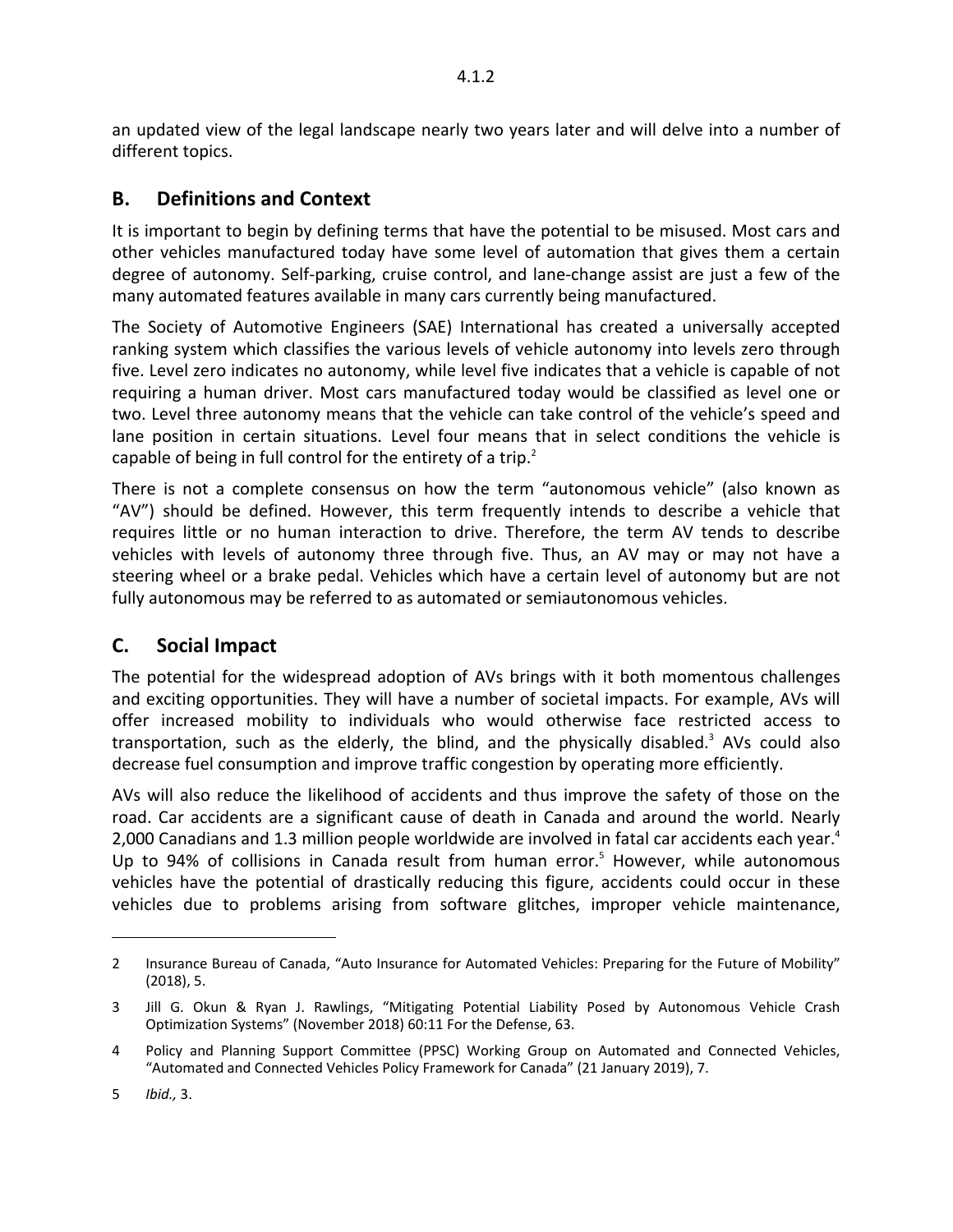extreme weather, and unavoidable accidents—such as a pedestrian running onto the road at the last moment. The theory of liability in crashes of fully and semiautonomous cars is a developing area of the law and will be addressed later in more detail.

AVs have the potential to impact a vast number of industries ranging from the obvious such as transportation and technology, to the less obvious such as policing, healthcare, air & rail, media & advertising, power generation, and urban planning.<sup>6</sup> The loss of jobs in some of these affected industries will likely have political and social impacts. However, while there will be inevitable job losses as careers involving driving disappear, the introduction of AVs will also likely lead to the creation of new jobs. For example, in 2017 it was predicted that AVs would contribute to the creation of more than 34,000 high-quality jobs in Canada over the next five years.7 Thus, perhaps the more relevant concerns should be those relating to the impact of job displacement, rather than purely job loss.

#### **II. Technology**

#### **A. Where Are We Now?**

Technology with respect to AVs is progressing rapidly. Companies working on developing AVs include Apple, Google, Uber, Lyft, and Tesla. Nearly every traditional automobile manufacturer is committed to transitioning to AVs as well.<sup>8</sup> Google's subsidiary "Waymo" is working towards a self-driving taxi service wherein users can order a fully autonomous car on their phone, similar to the business model of Uber and Lyft. Waymo is currently servicing nearly 400 people in Phoenix, Arizona as part of a test‐run. However, there are still what they call "safety operators" seated in the autonomous car who are available to take control over the vehicle if necessary.<sup>9</sup>

Some companies are working to make autonomous driving technology available to already‐ manufactured non‐autonomous vehicles. For example, Magna International, a Canadian automobile parts manufacturer, unveiled an autonomous driving platform known as MAX4 which can be added into any vehicle. Magna's MAX4 allows the vehicle to reach up to level four autonomy, meaning that the vehicle is able to perform autonomously in most driving scenarios.<sup>10</sup>

<sup>6</sup> KPMG, "Autonomous Vehicle Readiness Index" (2018), 1.

<sup>7</sup> Alexandra Cutean, Information and Communications Technology Council (ICTC), "Autonomous Vehicles and the Future of Work in Canada" (2017), 4.

<sup>8</sup> Kevin LaRoche & Robert Love. "Autonomous Vehicles: Revolutionizing Our World" (2016) Borden Ladner Gervais, 14.

<sup>9</sup> Alex Davies, "Waymo's So‐Called Robo‐Taxi Launch Reveals a Brutal Truth," *Wired* (12 May 2018), online: <https://www.wired.com/story/waymo‐self‐driving‐taxi‐service‐launch‐chandler‐arizona/>.

<sup>10</sup> Magna, "MAX4: Magna's Formula for Winning the Self‐Driving Car Race," online: <https://www.magna.com/insights/article/max4‐magna‐s‐formula‐for‐winning‐the‐self‐driving‐car‐race>.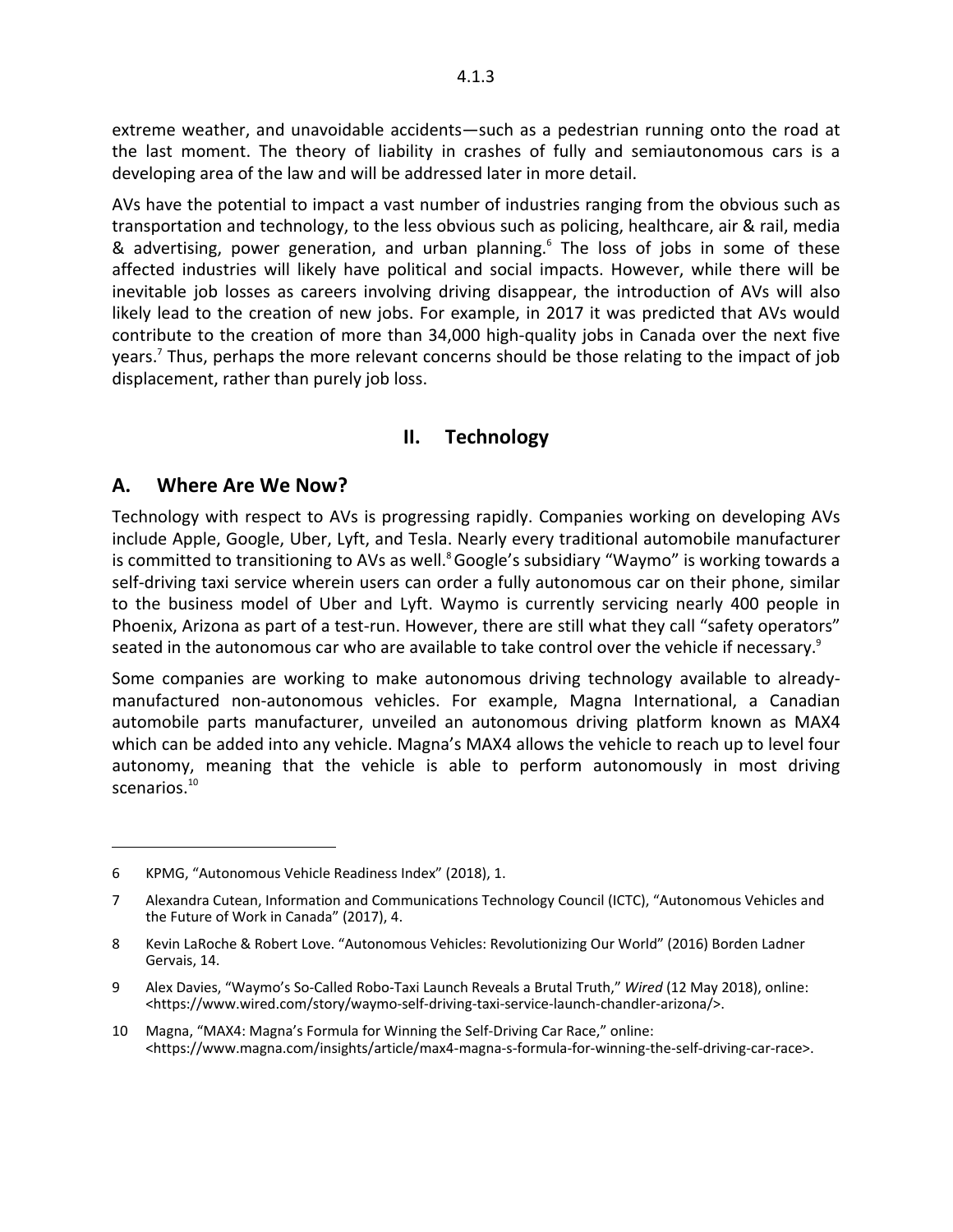#### **B. Where Are We Headed?**

Experts disagree on how quickly the change to self‐driving cars will occur. For example, the Boston Consulting Group predicts that autonomous vehicles will make up 25% of the worldwide market by 2035.<sup>11</sup> In contrast, a transportation scholar at the University of Minnesota believes that by 2030 every car on the road will be driverless.<sup>12</sup> However, factors which will likely influence how quickly this technology is embraced by consumers are still undetermined. For example, laws that allocate liability will likely play a role in determining how quickly autonomous vehicles become more prevalent.

#### **III. The State of Regulation in Canada**

In Canada, regulation of motor vehicle transportation is a shared responsibility between the federal, provincial, and territorial governments. The Canadian Motor Vehicle Safety Standards (CMVSS) set out the minimum performance levels vehicles and equipment must meet. A number of these standards include required human interfaces that must be available to a human driver—such as a brake pedal. Therefore, as AV technology progresses it may be necessary for several of the standards laid out in the CMVSS to be amended.<sup>13</sup>

Likewise, the Vienna Convention on Road Traffic, an international treaty signed by Canada, requires a human driver to always be in control of the vehicle.<sup>14</sup> This convention will have to be amended in order to accommodate the future of AVs.

The Government of Ontario launched its "Automated Vehicle Pilot Program" in 2016. It allows for on-road testing of vehicles at levels three, four, and five autonomy. This means that completely driverless cars may be tested on public roads in Ontario. However, there must still be either a passenger in the vehicle or a remote operator monitoring the vehicle. Under this program, test participants must submit an application and be approved before they can operate vehicles at those levels of automation.15

In January 2019, Ontario updated its program to allow for the general public use of level three autonomous cars. As mentioned previously, level three autonomy allows the vehicle to make informed decisions itself and perform a variety of tasks fully autonomously, such as overtaking slower moving vehicles. Level three autonomy still requires the driver to be ready at all times. However, the Ontario program stipulates that cars with level three autonomy must be available for public purchase in Canada before they can be legally driven by the public on Ontario roads. Moreover, cars with external technology that allow them to operate at level three, added after manufacturing, are not allowed for public use.<sup>16</sup>

<sup>11</sup> Boston Consulting Groups, "Revolution in the Driver's Seat: The Road to Autonomous Vehicles" (April 2015), 18.

<sup>12</sup> Insurance Information Institute, "Background on: Self Driving Cars and Insurance" (July 2018), 1.

<sup>13</sup> Transport Canada*, Canada's Safety Framework for Automated and Connected Vehicles* (February 2019), 13.

<sup>14</sup> Convention on Road Traffic, Vienna, 8 November 1968, United Nations Treaty Series, vol. 125, p. 3.

<sup>15</sup> Ontario, Ministry of Transportation, *Automated Vehicle Pilot Program* (2016).

<sup>16</sup> Ibid.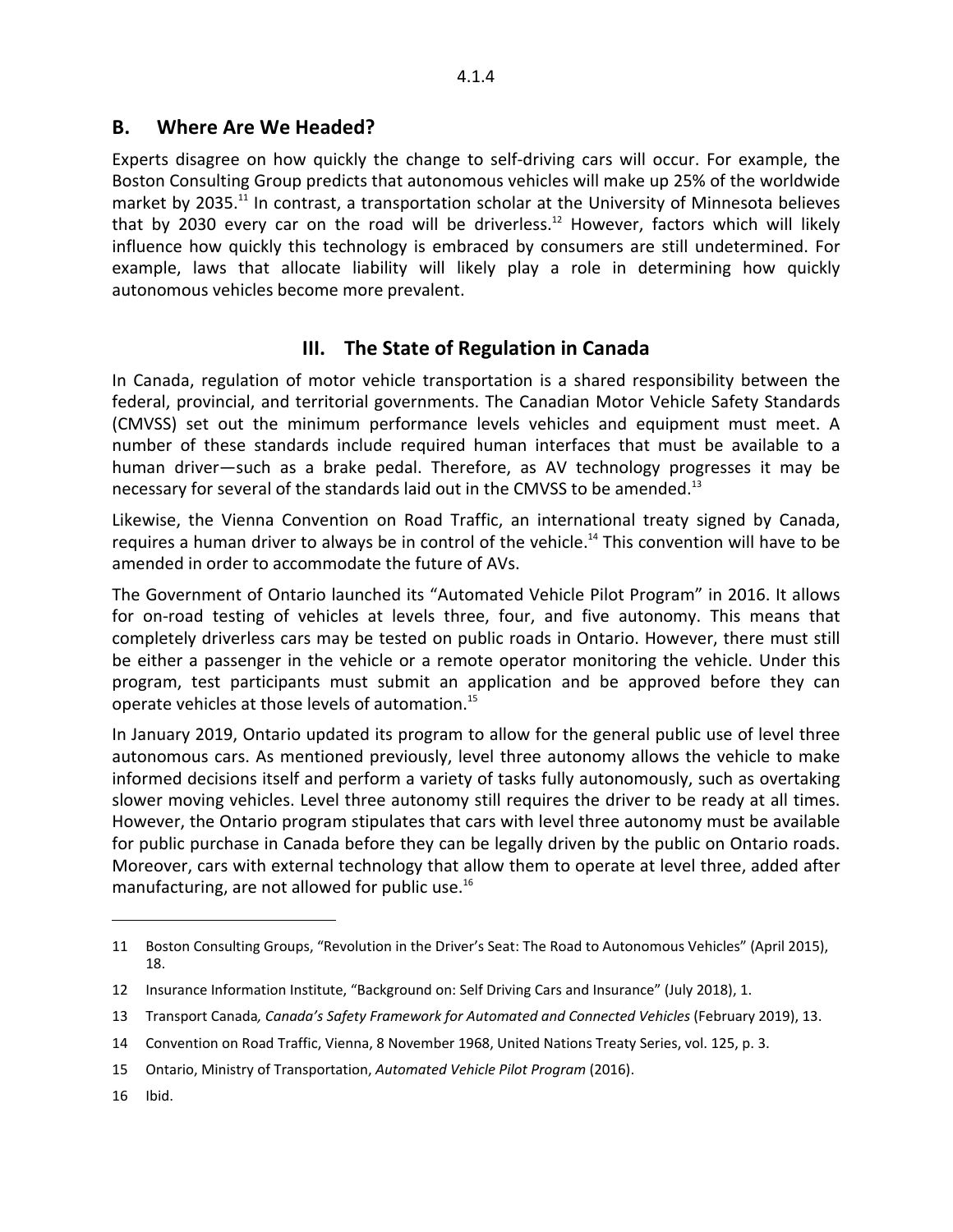Level three vehicles are not yet available for purchase in Canada. Cars sold today, such as the 2019 Audi A8, are capable of level three autonomy, but models for sale in Canada do not contain the technology. In the US, the 2019 Audi A8 with level three autonomy is available to purchase, but the technology may not be turned on and used. $^{17}$ 

B.C. laws do not currently allow driverless vehicles to be used by members of the public on public roads. They also do not expressly allow for the operation of vehicles with level three autonomy by members of the public. However, the University of British Columbia launched a program in late 2018, funded by Transport Canada, known as AURORA. In working towards its goal of developing safe and smart transportation in BC, the AURORA program is testing automated vehicles, connected cameras, and roadside technologies in the province.<sup>18</sup>

The City of Vancouver's "Transportation 2040" plan does not mention autonomous vehicles, despite the considerable impact they will have on urban planning.<sup>19</sup> For example, AVs will likely reduce the need for parking lots in cities because it may be cheaper to send AVs to be parked in suburban lots. The need for parking will also be reduced as a result of shared vehicle services becoming more common.<sup>20</sup>

In contrast with the City of Vancouver's lack of forward thinking in regard to AVs, the City of Ottawa's economic development agency known as Invest Ottawa recently launched an autonomous vehicle test site. The site will eventually include 16 kilometres of paved roads in a controlled area for companies to test vehicles with full or partial autonomy. The property will eventually also include a high-speed track.<sup>21</sup> Ottawa may be an ideal place to test AVs, as it will allow companies to evaluate their cars in extremely cold weather in the winter and heat in the summer.

The Government of Quebec enacted Bill 165 entitled *An Act to Amend the Highway Safeway Code and Other Provisions* in April 2018. This act defined and set certain rules for AVs in Quebec. The act banned the public use of vehicles with levels four and five autonomy on public roads in Quebec. However, it allows for the use of vehicles with level three autonomy that are available for purchase in Canada on public roads. Additionally, the Act acknowledges that the Ministry of Transportation has the ability to establish and undertake pilot projects with respect to cars with level four and five autonomy. $^{22}$ 

<sup>17</sup> Automotive News, "Level 3 Autonomous Vehicles Now Allowed on Ontario Roads" (23 January 2019), online: <https://canada.autonews.com/technology/level‐3‐autonomous‐vehicles‐now‐allowed‐ontario‐roads>.

<sup>18</sup> University of British Columbia, "UBC Launches Connected‐Vehicle Test Facility on Campus" (15 November 2018), online: <https://engineering.ubc.ca/news/2018/11/ubc-launches-connected-vehicle-test-facility-oncampus>.

<sup>19</sup> City of Vancouver, "Transportation 2040." (31 October 2012), online: <https://vancouver.ca/files/cov/transportation‐2040‐plan.pdf>.

<sup>20</sup> Impark, "Autonomous Vehicles: Where We Are, Where We're Going, and What it Means for Parking" (29 January 2018), online: <https://www.impark.com/parking-insight/autonomous-vehicles-parking/>.

<sup>21</sup> Kate Porter, " 'Mini‐city' for self‐driving vehicles launches in Greenbelt." *CBC News* (18 May 2019), online: <https://www.cbc.ca/news/canada/ottawa/autonomous‐vehicle‐test‐track‐launch‐1.5140703>

<sup>22</sup> *An Act to Amend the Highway Safety Code and Other Provisions* R.S.Q. 2018, c. 7.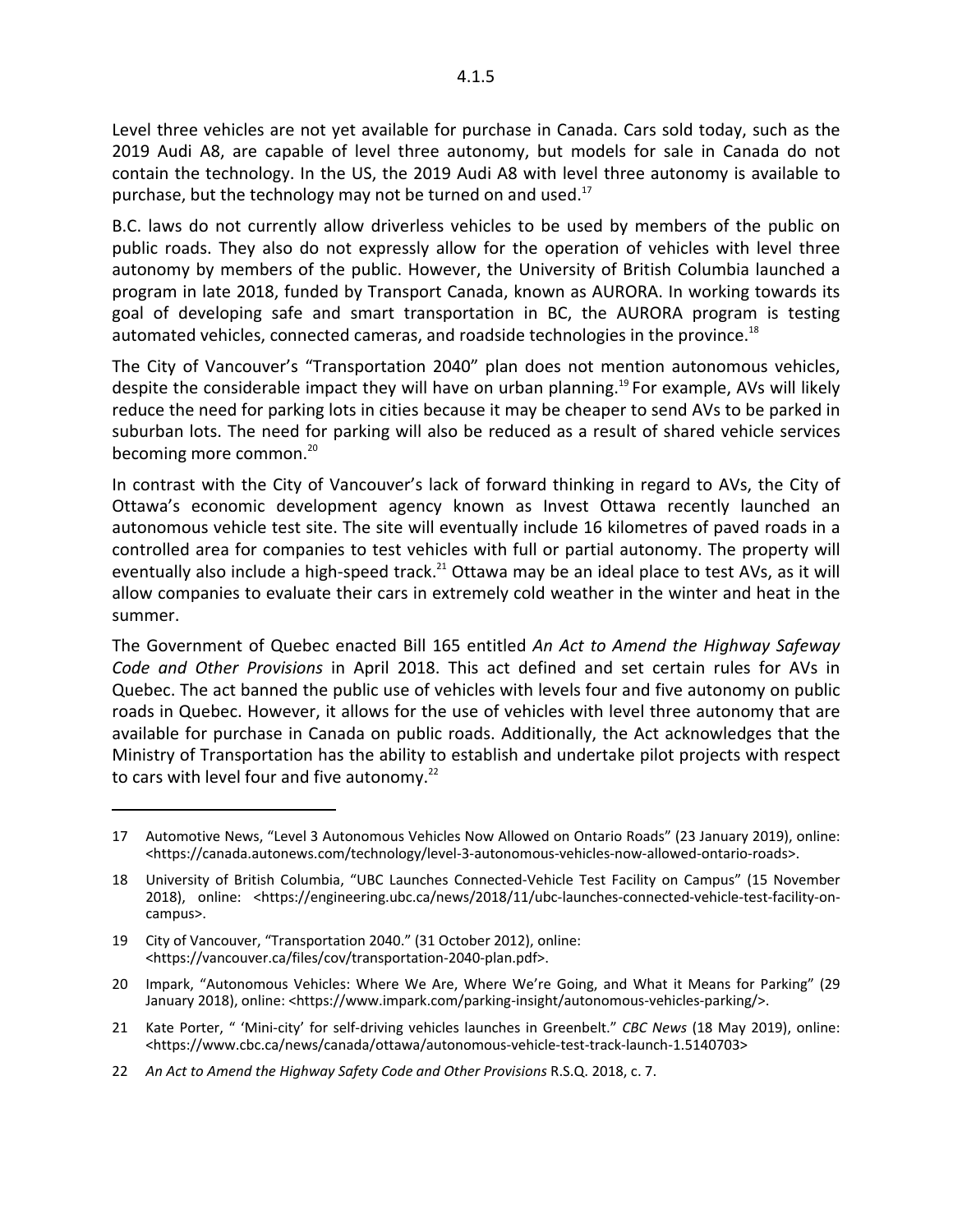KPMG has come out with an "autonomous vehicle readiness index" which assesses the preparedness of countries around the world for autonomous vehicles. Canada ranked seventh in 2018 but fell to twelfth place in 2019.<sup>23</sup> In a report on the future of autonomous vehicles in Canada released in 2018, the Senate Standing Committee on Transport and Communications stated that "Canada is ill‐prepared for the fast‐approaching future of transportation." The committee expressed concerns relating to issues of cybersecurity, erosion of personal privacy, job loss, and an absence of regulation.<sup>24</sup>

In the US, Arizona has proven to be a popular state for manufacturers experimenting with autonomous vehicles. Car companies such as Ford, Toyota, Chrysler, and GM currently conduct testing in the desert surrounding Phoenix. Arizona's consistent weather, low wind speed, and minimal rainfall make it an optimal location for the testing of AVs. The desert environment also allows car manufacturers to conduct testing of new technology in a relatively private setting.<sup>25</sup>

## **IV. Liability and Insurance**

#### **A. Increasingly Automated Vehicles**

#### **1. Movement Towards Product Liability**

The theory of liability in crashes of autonomous and highly automated cars is a developing area of the law. As we progress to full automation, it is likely that claims relating to personal liability will decrease while product liability claims will increase.

If an accident is caused purely by the vehicle—whether it be due to a software or manufacturing defect—it would not make sense to find the vehicle operator liable. Volvo, for example, plans on unveiling its fully autonomous IntelliSafe Autopilot system in 2020, and the company has stated that it will pay for any injuries or property damage caused by the autopilot system.<sup>26</sup>

While fully autonomous cars will become the norm at some point, there will be a transition period wherein the operator will still be responsible for overseeing the safe operation of the vehicle. It is possible that an operator could still be found to be negligent and thus held liable in these circumstances. For example, if an operator of a highly automated or autonomous vehicle has the ability to take control in an emergency situation and fails to do so in an appropriate

<sup>23</sup> KPMG, *supra* note 6 at 3.

<sup>24</sup> Standing Senate Committee on Transport and Communications, "Driving Change: Technology and the Future of the Automated Vehicle" (29 January 2018), 9.

<sup>25</sup> Ottavia Zappala, "Why Automakers Flock to Arizona to Test Driverless Cars," *USA Today* (26 December 2017), online: <https://www.usatoday.com/story/money/cars/2017/12/26/why‐automakers‐flock‐arizona‐test‐ driverless‐cars/981840001/>.

<sup>26</sup> Corinne Iozzio, "Who is Responsible When a Self‐Driving Car Crashes?" (1 May 2016), online: *Scientific American* <https://www.scientificamerican.com/article/who‐s‐responsible‐when‐a‐self‐driving‐car‐ crashes/?redirect=1>.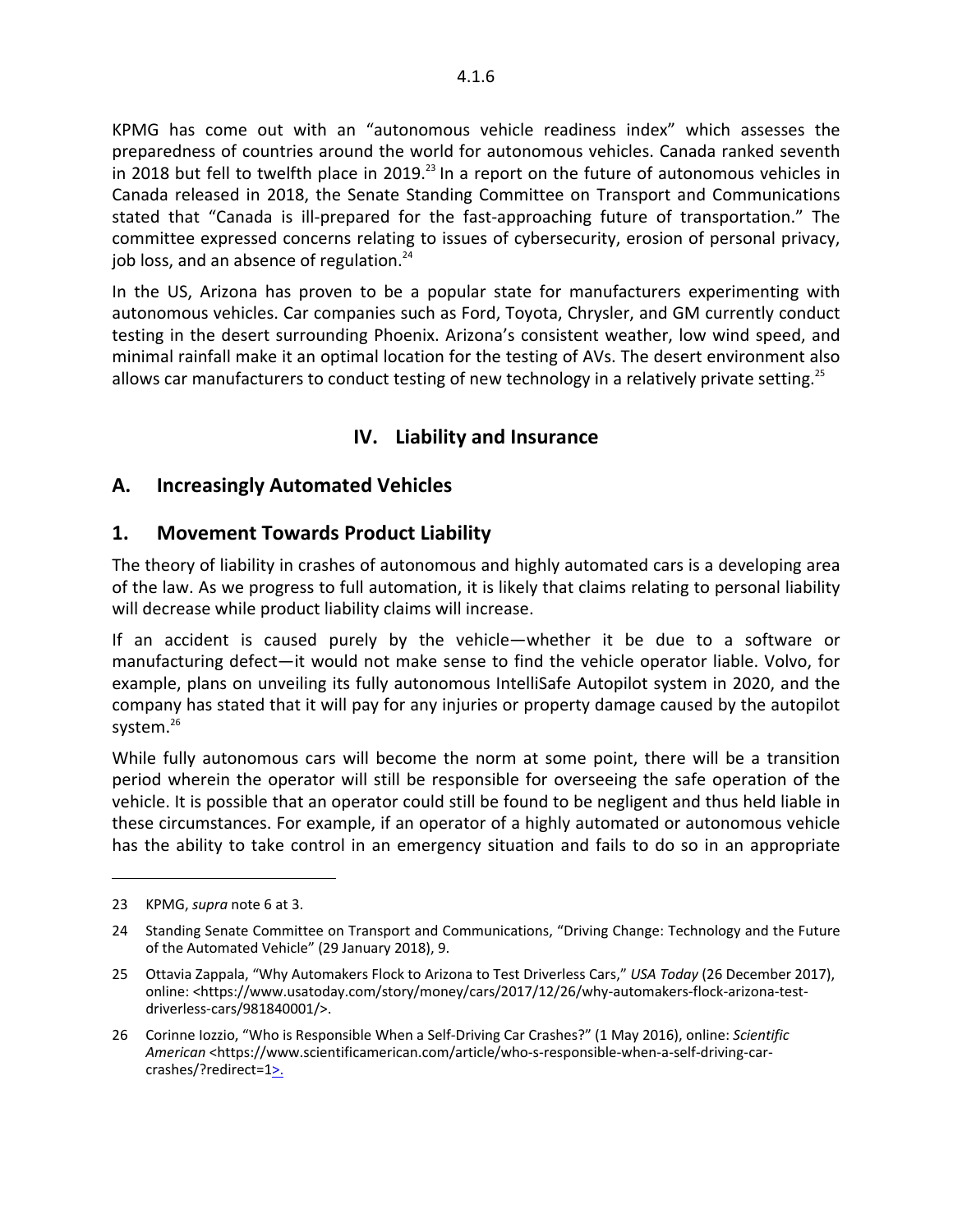4.1.7

manner, the operator may be considered negligent if he/she did not act quickly enough to prevent an avoidable accident.<sup>27</sup>

Another way in which human operators could face liability during an accident in an AV is if the accident is a result of their failure to take reasonable care in maintaining their vehicle or updating its operating system.<sup>28</sup>

In Ontario's AV pilot program, participants are required to accept liability where there is an atfault collision caused by the technology. All of the participating vehicles must be insured with a minimum of \$5 million in liability coverage. Moreover, a driver or overseer is required to monitor the vehicle's operation at all times and is required to take over control if necessary.<sup>29</sup>

#### **2. Lower Insurance Premiums, Higher Vehicle Cost**

As automobile manufacturers take responsibility for liability, a portion of the cost associated with the assumption of liability of the vehicle manufacturer will likely be passed on to the consumer by way of a higher purchase price. Lawyer Jeffery Gurney notes that,

> People would probably be willing to pay more for autonomous cars knowing that the manufacturer will be liable for accidents caused while the vehicle is in autonomous mode. This is because the consumer's insurance premiums would decrease since they would no longer be at fault for accidents caused in autonomous mode; presumably, there would be fewer accidents when people no longer drive.<sup>30</sup>

The transition to autonomous vehicles will also likely cause the price of insurance coverage to decrease. KPMG predicts that autonomous vehicles could reduce crashes by 80% by 2040. This would result in a dramatic reduction in insurance claims.<sup>31</sup> This will inevitably result in premiums from auto insurance policies to fall. However, product liability coverage and cyber‐ policies may become more popular.32

## **3. Tailored and Accurate Coverage**

During the transition to fully autonomous cars, insurance companies may begin to offer different rates depending upon how frequently the autopilot function of the vehicle is used. Given that the use of autonomous features reduces the probability of an accident occurring, insurance companies will likely acknowledge this by offering lower rates for drivers who regularly use this feature.

<sup>27</sup> Jeffrey Gurney, "Sue My Car Not Me: Products Liability and Accidents Involving Autonomous Vehicles" (November 2013) U. Ill. J.L. Tech. & Pol'y, 256‐258.

<sup>28</sup> Julia A. Molander & Yevgenia A. Wiener, "Driverless Vehicles and the Effect on Insurance" (May 2016) 58:5 For the Defense, 19‐20.

<sup>29</sup> Ontario, Ministry of Transportation, *Automated Vehicle Pilot Program* (2016).

<sup>30</sup> Gurney, *supra* note 27 at 273.

<sup>31</sup> KPMG, "Marketplace of Change: Automobile Insurance in the Era of Autonomous Vehicles" (October 2015), 26.

<sup>32</sup> Molander & Wiener, *supra* note 28 at 16.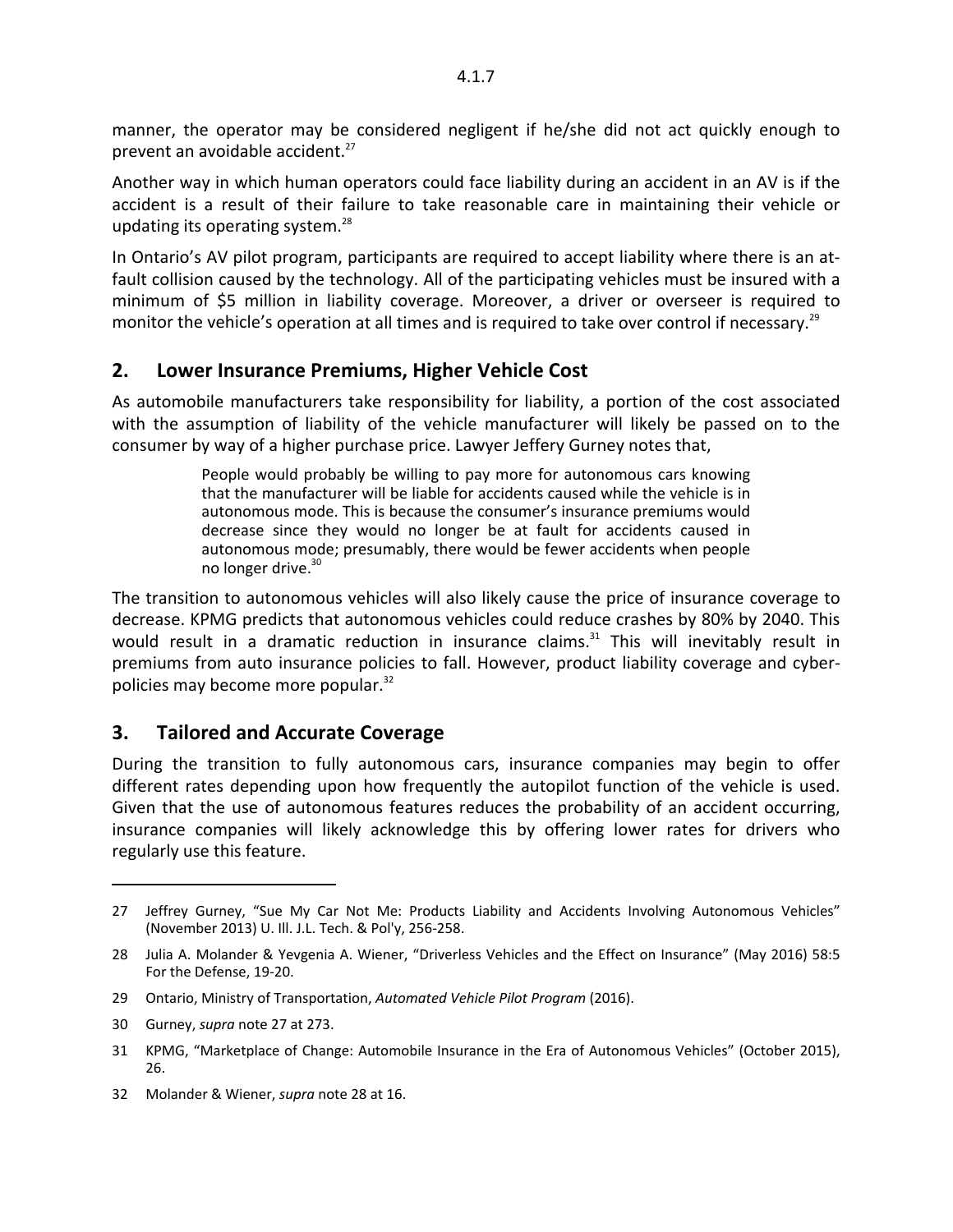Tesla is getting ready to offer its own car insurance program by leveraging the internal data to which it has access from its cars. That data will indicate how often the vehicle is on Autopilot and allow Tesla to reduce or increase rates depending upon the frequency of its use. $33$ 

Other insurers may also wish to use the data collected by AVs in order to come up with accurate insurance premiums based upon the behavior of the driver. For example, AVs can provide data about braking distances, adherence to traffic laws, and acceleration. Insurers can also collect accurate data regarding how often the insured drives. This information can be used in order to charge customers different rates depending upon the likelihood of claims based upon their driving habits. $34$ 

The transition to autonomous vehicles may provide a more accurate analysis of insurance claims, as the internal data of the vehicle will likely assist in determining who is at fault and whether any contributory negligence is present. This will also result in a decrease in insurance fraud. $35$ 

## **4. Canada Compared to Other Jurisdictions**

The British Parliament passed the *Automated and Electric Vehicles Act* in 2018, which partially addresses liability when AVs are involved in accidents. The act adopts what is frequently termed a "single policy" approach to insurance. This means that insurance coverage will still apply to the operator of an automated vehicle regardless of whether the vehicle was in automated mode. Therefore, this act prevents a shift away from automobile insurance claims towards a product liability model of recovery. However, the Act does allow insurers to exclude or limit liability if the accident was a direct result of either prohibited software alterations or a failure to install necessary software updates.<sup>36</sup>

In November 2018, the Insurance Bureau of Canada published a report which encourages the adoption of the single policy approach in Canada. It also recommends that the single insurance policy would compensate people who are injured as a result of a cyber-breach of the vehicle.<sup>37</sup>

## **B. Fully Autonomous Vehicles**

Fully autonomous vehicles will significantly alter the insurance industry and have the potential to eventually eliminate the automobile insurance industry altogether. As previously described, when fully autonomous vehicles—perhaps without steering wheels or brake pedals—are involved in accidents, it is likely that product liability will come into play. Product liability claims can be made under British Columbia's *Sale of Goods Act*. 38

<sup>33</sup> Michael Martinez, "How Tesla Plans to Cut Customer's Insurance Costs: Tap Autopilot" (13 May 2019), online: *Automotive News* <https://www.autonews.com/finance‐insurance/how‐tesla‐plans‐cut‐customers‐insurance‐ costs‐tap‐autopilot>.

<sup>34</sup> Cutean, *supra* note 7 at 25.

<sup>35</sup> Insurance Bureau of Canada, *supra* note 2 at 12‐13.

<sup>36</sup> *Automated and Electric Vehicles Act 2018* (U.K.), 2018, c. 18.

<sup>37</sup> Insurance Bureau of Canada, *supra* note 2 at 11.

<sup>38</sup> *Sale of Goods Act*, R.S.B.C. 1996, c. 410.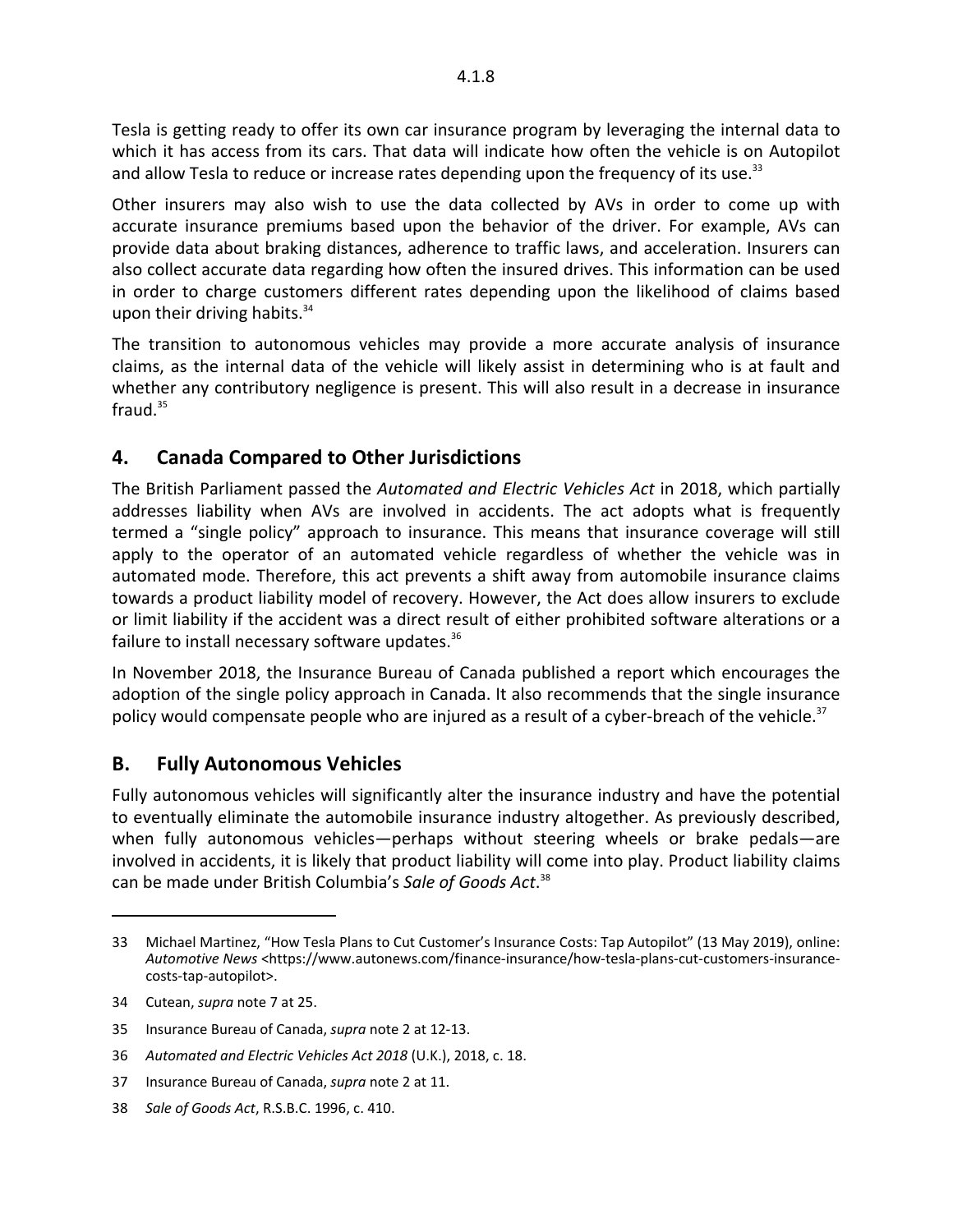Product liability traditionally focuses on the designer, manufacturer, or distributor of the product. When autonomous vehicles are involved, accidents may result from a problem stemming from the hardware, software, vehicle provider, or the company that services the vehicle.<sup>39</sup> Questions may arise as to what the term "product" includes. For example, will the term "product" include all forms of software and data? Product liability laws may need to be altered in order to offer more certainty in this area.

The three main categories of defects in AVs that could result in claims are manufacturing, design, and warning defects. Design defect claims may be the most common form of product liability claim when an accident involving a crash optimization system occurs.<sup>40</sup>

AVs are equipped with crash avoidance systems which seek to prevent accidents in the first place. But, sometimes an accident will not result from a defect in the car but an unavoidable occurrence such as black ice, or a pedestrian suddenly running onto the street.<sup>41</sup>

When an unavoidable accident is about to occur, an AV relies on a different safety system known as a crash optimization system. This system is designed to analyze the circumstances of an impending collision and to take actions to minimize its severity.<sup>42</sup>

The design of a crash optimization system may be the subject of a design defect claim when the system performs as intended but presents an undue risk of harm. For example, a plaintiff may argue that there was a different course of action that the vehicle should have taken that would have minimized his or her damages. A crash optimization system generally attempts to pursue the course of action that results in less serious injury in order to prevent more serious injury. However, a tension exists between whether the vehicle should prefer the safety of the occupants of the vehicle or the safety of bystanders in an unavoidable accident.<sup>43</sup>

A sound principle may be that crash optimization systems should be designed to reduce claims and potential liability. American courts have applied one of two tests when determining whether a product is negligently designed. These tests are known as the consumer expectation test and the risk-utility test.<sup>44</sup>

The consumer expectation test dictates that for a product to be defective, it "must be dangerous to an extent beyond that which would be contemplated by the ordinary consumer." This test would essentially require AVs to perform at the standard of a reasonable human driver.45 Currently, a driver is held to a reasonable standard of care—not a standard of perfection. For example, in an emergency situation a driver who fails to act with perfect judgment will likely not be found liable.

- 43 *Ibid.*
- 44 *Ibid.,* at 65‐66.
- 45 *Ibid.*

<sup>39</sup> Juliana K. O'Brien, "The Impact of Integrated Technology on Investigations and Liability" (April 2019) 61:4 For the Defense, 63.

<sup>40</sup> Okun & Rawlings, *supra* note 3 at 64‐65.

<sup>41</sup> *Ibid.*

<sup>42</sup> *Ibid.*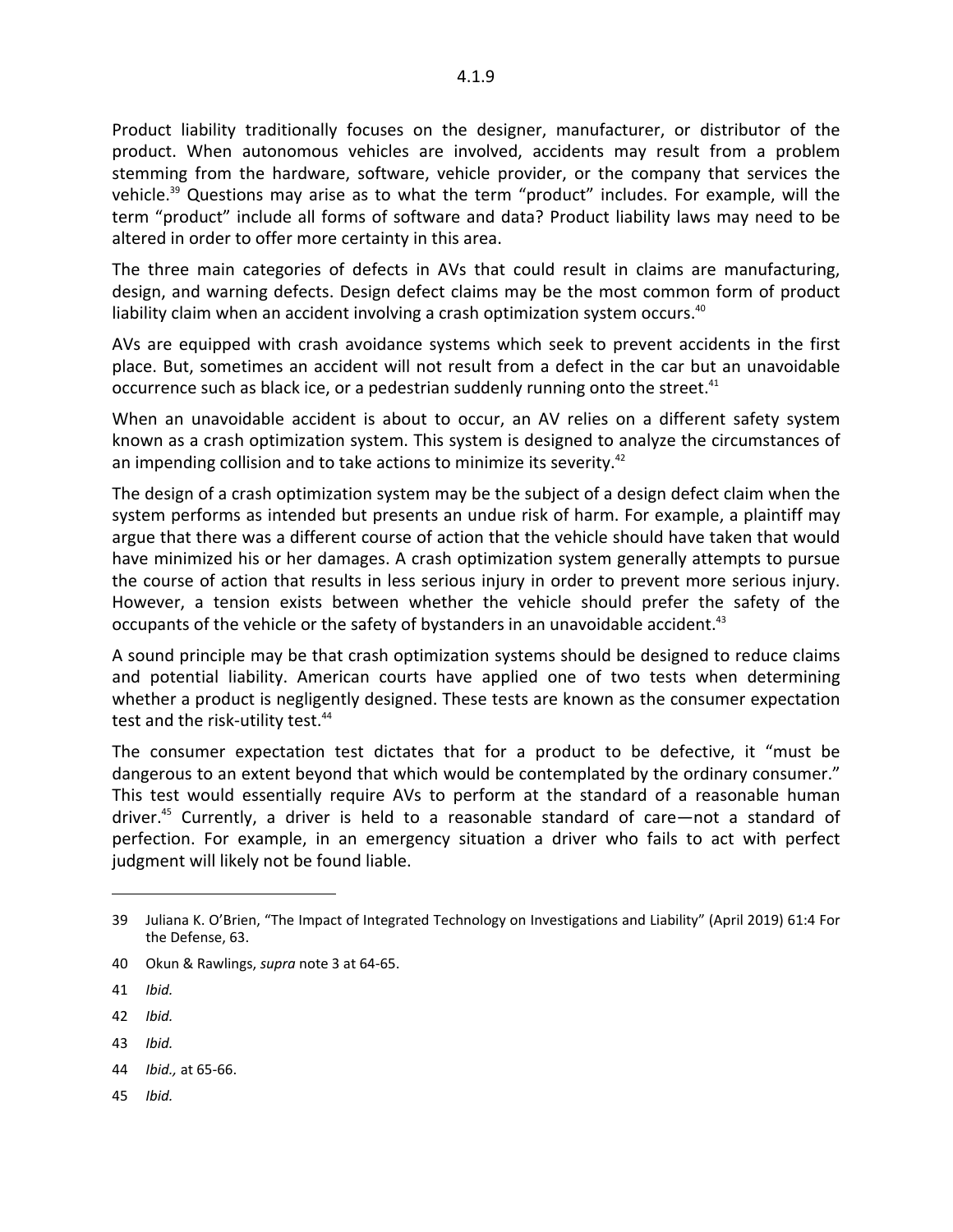However, if a car is autonomous, it is dependent upon its sensors and software, with little or no human input. A question that arises relating to this test is whether AVs should be expected to perform to a higher standard than human drivers. For example, by the time all vehicles (or almost all vehicles) on the road are AVs, the standard of a reasonable human driver may be considered far too low.<sup>46</sup> Given that AVs have the potential to be much safer than human drivers, it may become the norm to have higher expectations for one's safety in an AV. Elon Musk of Tesla has said that in the future, human drivers may be outlawed because they will be considered overly dangerous.<sup>47</sup> Thus, it is possible that a vehicle manufacturer or software designer may eventually be liable even when the vehicle performs at the standard of a human.

Under the risk‐utility test, a product is defective if the risks associated with its design exceed its benefits.48 Vehicle manufacturers and software developers should design crash optimization systems with these tests in mind in order to reduce successful claims. Eventually, a clear and consistent national standard should result.

AVs may also expand the scope of liability beyond just vehicle manufacturers and software developers. AVs will likely rely heavily on weather reporting and global positioning systems. AVs may even eventually be integrated with traffic lights and advance turn signals.<sup>49</sup> In the absence of legislation addressing the liability of these additional parties, liability will likely be imposed based upon the standard test for establishing a duty of care.

Questions have been raised regarding the potential for criminal liability on the part of either an operator or manufacturer of an AV. If someone is killed as a result of the operator abdicating his/her duty to monitor an AV, the operator may be charged with criminal negligence causing death. It is also conceivable that a vehicle manufacturer could be charged with criminal negligence causing death if it is shown that the company showed wanton or reckless disregard for the lives or safety of other persons, which resulted in a fatal defect.<sup>50</sup>

#### **C. Shared Autonomous Vehicles (SAVs)**

Joint ventures between ride sharing companies and car manufactures, such as the partnership between Lyft and GM, may eventually make car ownership obsolete. Under this sort of system, customers will be able to order autonomous cars on their phones and thus would neither own nor operate the car. They would therefore also have no insurable interest in the vehicle.<sup>51</sup> Tesla has indicated that it will be soon be introducing a program that will allow Tesla owners to

48 Okun & Rawlings, *supra* note 3 at 67.

- 49 LaRoche & Love, *supra* note 8 at 16.
- 50 *Criminal Code*, R.S.C. 1985, c.46, s. 219 and 220.
- 51 Molander & Wiener, *supra* note 28 at 20.

<sup>46</sup> *Ibid.* at 66‐67.

<sup>47</sup> Peter Holly, "Elon Musk: Human-Driven Cars May Be Outlawed Because They're 'Too Dangerous,' " *Washington Post* (March 18, 2015), online: <https://www.washingtonpost.com/news/the‐ switch/wp/2015/03/18/elon‐musk‐human‐driven‐cars‐may‐be‐outlawed‐because‐theyre‐too‐ dangerous/?utm\_term=.0ccbe8b8ab16>.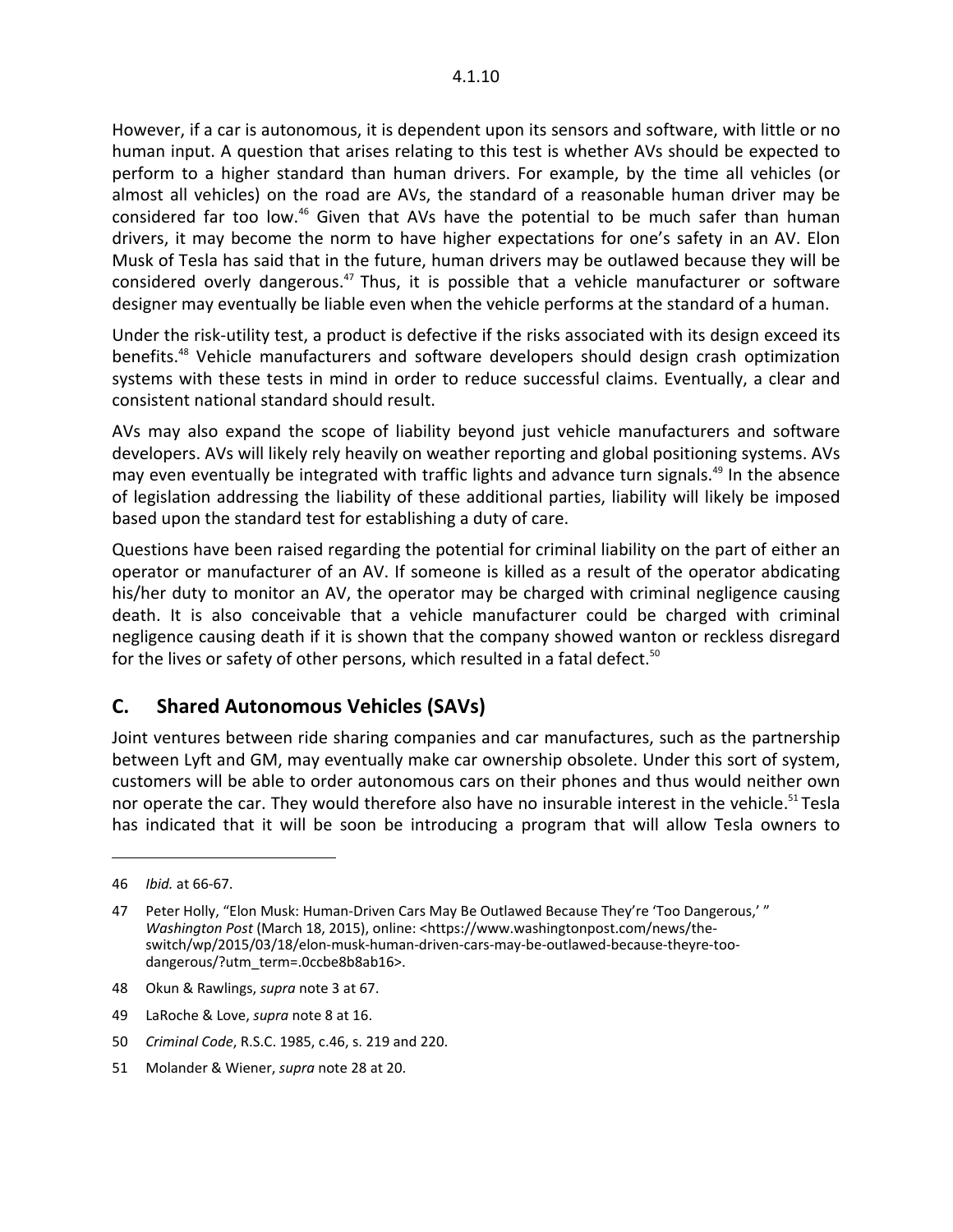effectively rent-out their cars whenever they like by adding them to an autonomous Tesla ridesharing fleet. $52$ 

Vehicle manufacturers may also choose to maintain ownership over their vehicles and instead rent them out. Once again, passengers would have no insurable interest in the vehicle.<sup>53</sup> This system may take the form of a subscription based model similar to that of Netflix and Spotify. Customers may be able to pay for a certain number of kilometres per month and have the ability to utilize any car from a fleet of vehicles. Car manufacturers may prefer this because if there is a defect in a certain model of car, the recall and repair process may be much simpler. For example, proof of a defect in an individual car may also be proof of a defect in all other cars of the same model. This example, along with the susceptibility of AVs to hacking, may make AVs opportune for class action lawsuits.54

The parking industry will be greatly affected by SAVs. A shift to multi‐user, multi‐stop journeys will cause a decrease in the demand for parking spaces in urban areas. Instead of people driving to work and leaving their car in a parking lot, they may instead take a shared autonomous vehicle which will service other users during working hours.<sup>55</sup>

The Institute for Transportation and Development Policy, a non-governmental organization, published its Shared Mobility Principles for Livable Cities in late 2017. Since then, many companies have signed onto these principles which seek to promote "the best outcome for all" in regard to transportation technology. The tenth principle states that "autonomous vehicles (AVs) in dense urban areas should be operated only in shared fleets." The rationale for this policy proposal is that shared fleets are more equitable and affordable than individually owned AVs. The organization also believes that because maintenance and software upgrades of vehicles in shared fleets will be managed by professionals, the widespread use of fleet vehicles would ultimately increase public safety and lowers emissions. Contrasted with individually owned autonomous vehicles, the use of shared autonomous vehicles would likely reduce the number of vehicles in circulation, the need for parking, and traffic congestion.<sup>56</sup>

#### **V. Cybersecurity**

There are many concerns relating to the cybersecurity of AVs. The potential for AVs to be remotely operated by hackers, and the possibility for hackers to gain control of the operator's private data, will be briefly examined.

<sup>52</sup> Neal Boudette, "Elon Musk Predicts Tesla Driverless Taxi Fleet Next Year," *New York Times* (22 April 2019), online: <https://www.nytimes.com/2019/04/22/business/elon‐musk‐tesla‐autopilot.html>.

<sup>53</sup> *Ibid.*

<sup>54</sup> *Ibid.,* at 18.

<sup>55</sup> Impark, *supra* note 20.

<sup>56</sup> Shared Mobility Principles for Livable Cities, "Why Principle 10" (19 October 2017), online <https://www.sharedmobilityprinciples.org/>.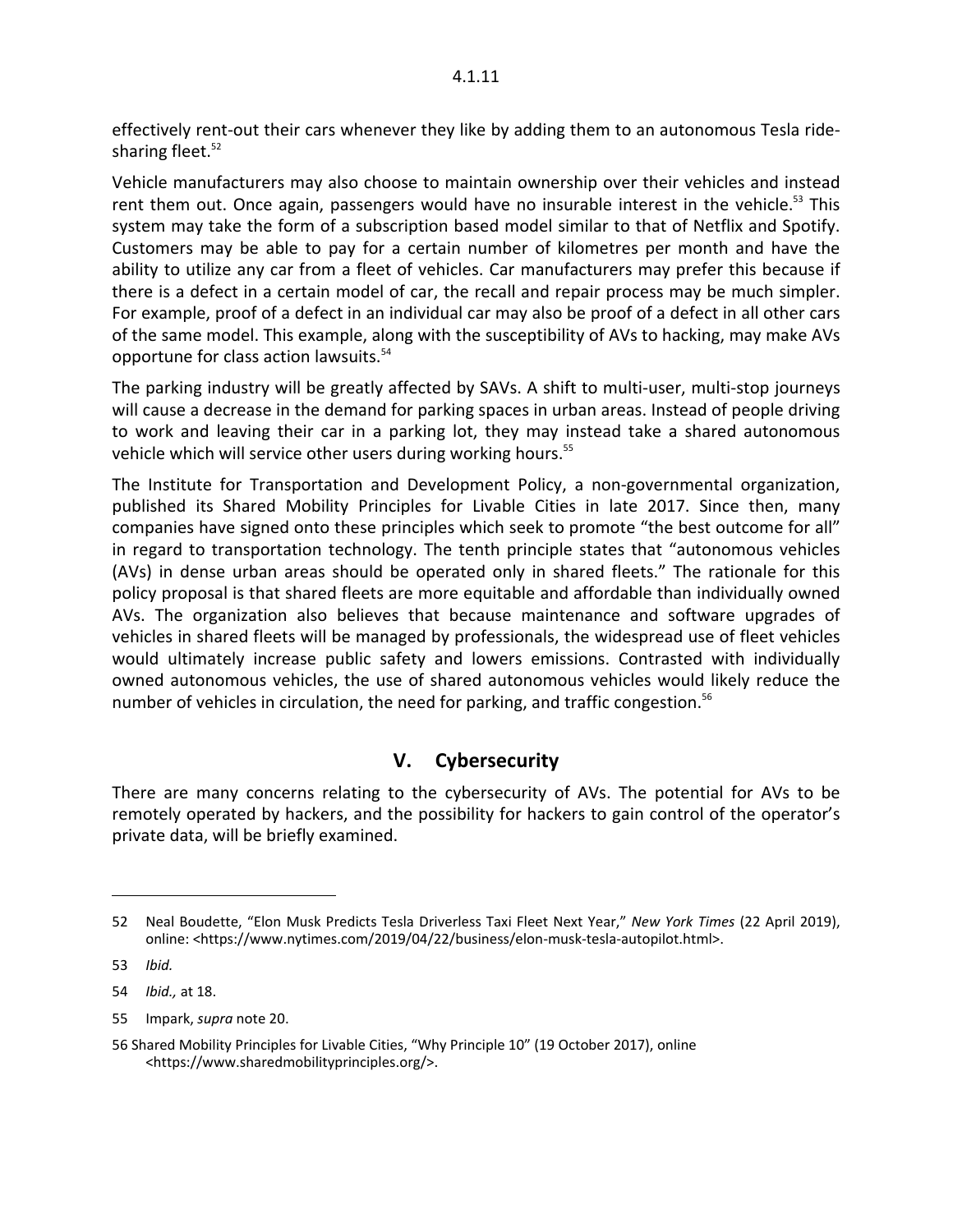#### **A. Concern with Remote Operation**

The automated functioning of AVs allows them to be remotely hacked and operated by a third party. Researchers have shown that AVs are susceptible to being hacked in a manner that allows a third party to gain either complete or partial control of the vehicle.<sup>57</sup> Given that certain models or even entire makes of vehicles may contain the same software defect that makes them vulnerable to hacking, it is possible that fleets of vehicles could be hacked at once.

A question that arises relates to who is liable if a car is hacked and damages ensue. For example, a hacker could either steal the vehicle when it is not in use or cause an accident when the operator is in the vehicle. The hacker may be criminally charged and held civilly liable with having committed an intentional tort.

The manufacturer that produced the vehicle with the potential to be hacked may be held civilly responsible as well. A product liability claim may be made under British Columbia's *Sale of Goods Act*. <sup>58</sup> The operators of the vehicle may also be held civilly responsible if they acted negligently in not completing a required vehicle software update. Car manufacturers or car owners may wish to purchase cyber insurance in order to protect themselves from liability.

Concerns relating to cyberterrorism have been expressed as well.<sup>59</sup>

#### **B. Conern with Data Access**

The second concern relating to the cybersecurity of AVs is the potential for their data to be hacked.

As mentioned previously, AVs will store data relating to all aspects of their operation including information on speed, current location, and future destinations. $60$  Access to just this information may allow hackers to determine an individual's home address and the time of day in which he/she regularly arrives and departs.

However, in addition to becoming increasingly autonomous, vehicles are also becoming progressively connected. They are becoming more connected with their operators, other cars, wireless networks, global positioning systems, personal electronic devices, and eventually public infrastructure.<sup>61</sup> The storage of this data makes AVs prime targets for hacking.

An AV is vulnerable to hacking in the way it collects, shares, and stores data. Data that AVs collect may be stored to the vehicle's computer, a central hub controlled by the manufacturer, and the cloud. AVs may then transmit this data through wireless networks and broadcasting sensors.<sup>62</sup>

<sup>57</sup> Philippa Lawson et al., "The Connected Car: Who is in the Driver's Seat" *BC Freedom of Information and Privacy Association* (2015), 5.

<sup>58</sup> Sale of Goods Act, supra note 38.

<sup>59</sup> Standing Senate Committee on Transport and Communications, supra note 24 at 10

<sup>60</sup> LaRoche & Love, supra note 8 at 6.

<sup>61</sup> Philippa Lawson et al., supra note 57 at 16.

<sup>62</sup> Geoff Moysa & Mitch Koczerginski. "The Cybersecurity Implications of Driverless Cars" Cybersecurity Article Series (December 2016) McMillan LLP, 3.